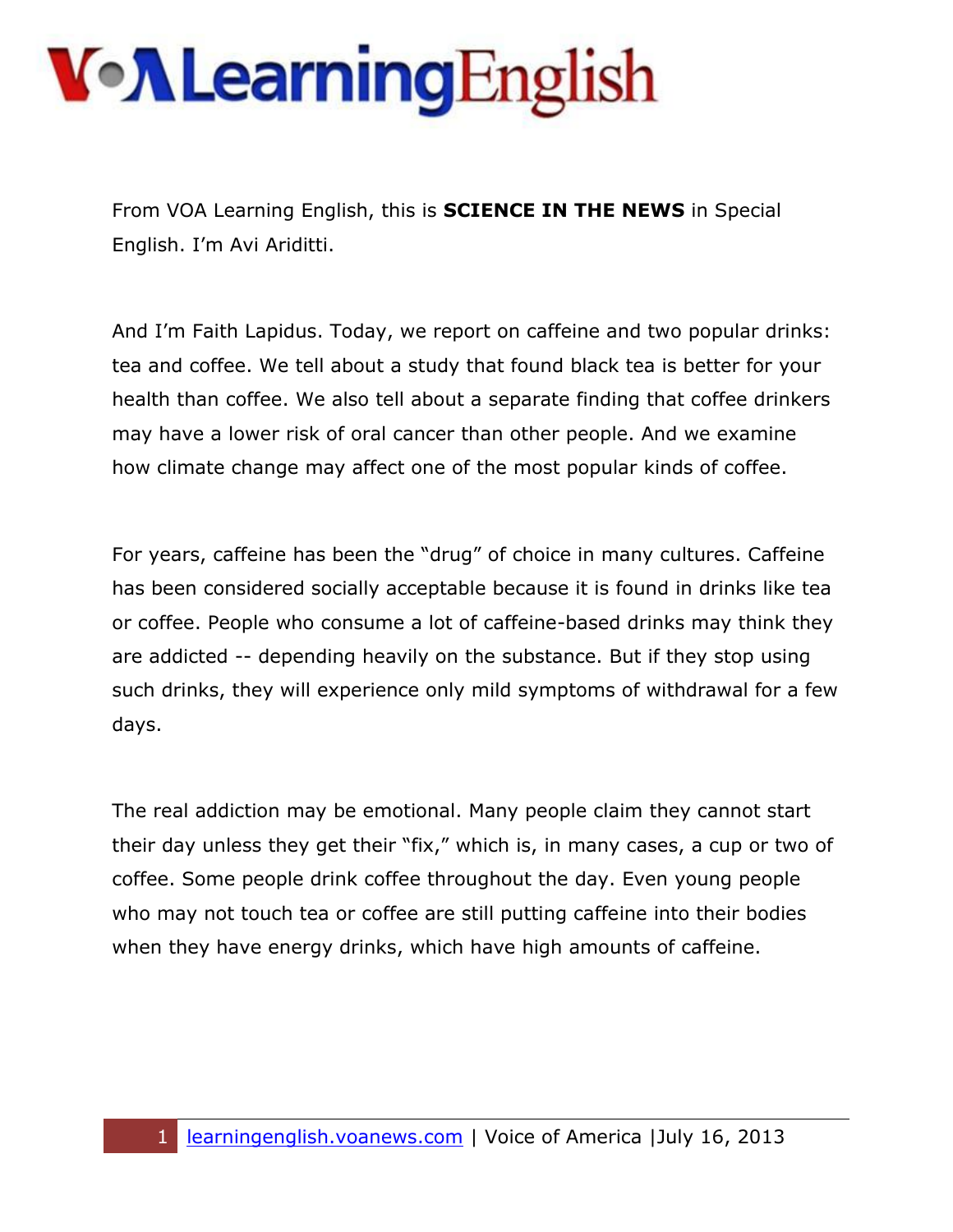Caffeine is a bitter substance found in coffee, tea, soft drinks, chocolate, kola nuts, and some medicines. It has many effects on the body, including helping to activate the central nervous system. This can make you more awake and give you increased energy.

America's National Institutes of Health says drinking two to four cups of coffee a day is not harmful for most people. But it warns that too much caffeine can make you restless, irritable and worried. It may also cause headaches, abnormal heartbeats and other problems. The NIH says women who are pregnant or breast-feeding should limit their consumption of caffeine. And it says caffeine may affect how the body reacts to some drugs and vitamins. It suggests talking with a doctor if you have questions.

#### **Black Tea May Help Prevent Diabetes**

Would you like a drink of coffee or tea? A mathematical study showed that tea -- especially black tea -- might be the best choice. The study showed that few people have Type 2 diabetes in countries where people drink a lot of tea.

Diabetes is a life-threatening condition that reduces the ability of the body to turn glucose -- or sugar -- into energy. It is a growing problem around the world. The number of people with diabetes is expected to rise sharply, to 438 million, over the next 20 years.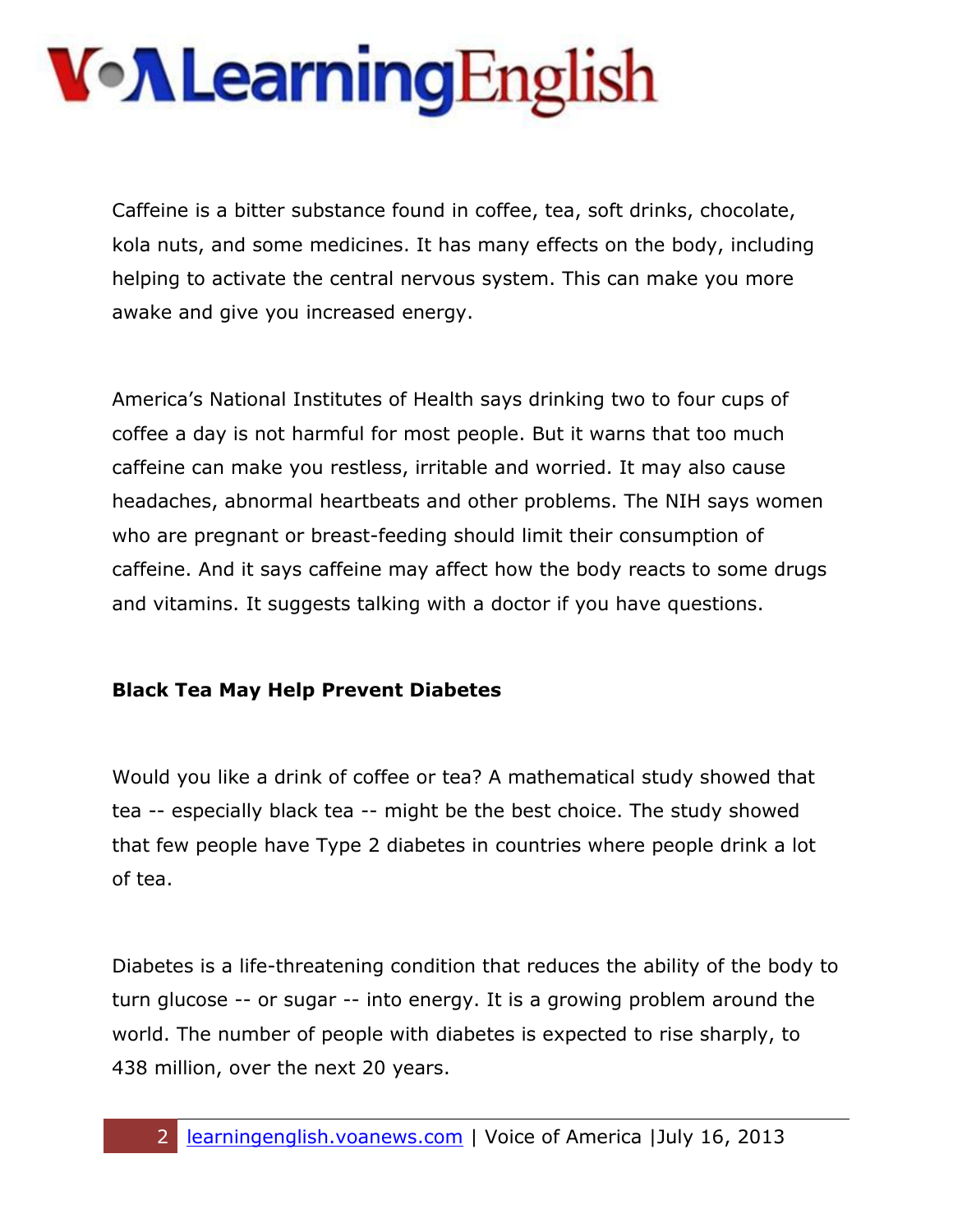A team of researchers studied the amount of black tea sold in 50 countries. It compared the sales records with information from the World Health Organization about diseases in those nations. People in Ireland were the top tea-drinkers. On average, each person there drank more than two kilograms of black tea a year. People in China, Morocco and Mexico drank the least tea.

The study showed a link between black tea sales and rates of diabetes, but not with any other health condition. Organizers of the study say the link does not necessarily prove that black tea prevents diabetes. But they say earlier research had suggested that some parts of black tea have a possible link to good health. People have been drinking tea for many centuries. It is one of the world's most widely-consumed hot drinks.

Coffee is one of the world's most popular drinks -- perhaps *the* most popular. Results of a large American study may help to make it even more popular. The study showed that drinking coffee might help reduce the risk of oral or pharyngeal cancer, a deadly form of cancer.

Researchers questioned 970,000 American men and women who took part in the 30-year-long Cancer Prevention Study. One of the questions was about their use of coffee.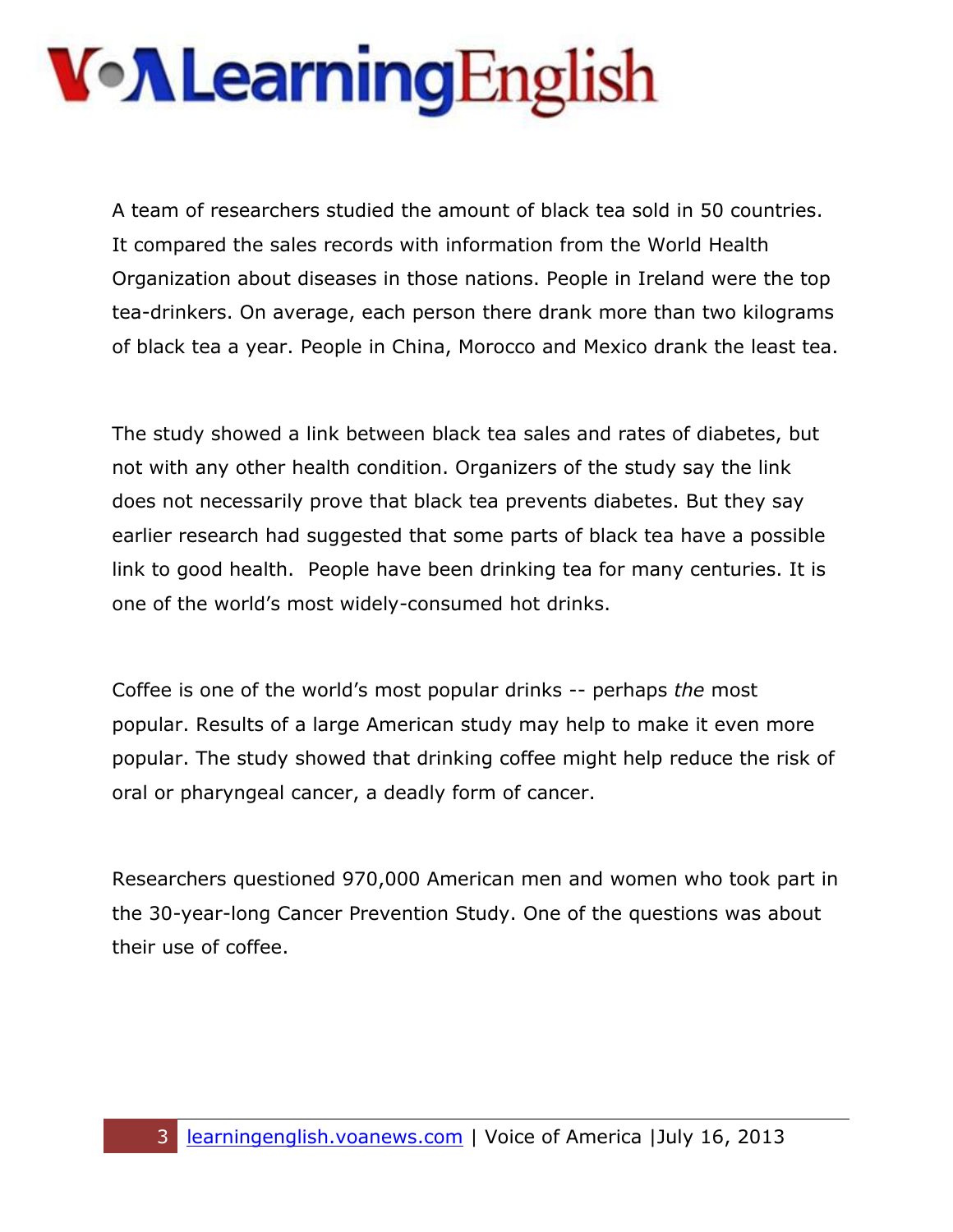The researchers were with the American Cancer Society. They found that people who drank about four cups of coffee a day reduced their risk of oral/pharyngeal cancer by 49 percent compared to those who had little or no coffee.

Oral cancer and cancer of the pharynx, or upper part of the throat, are aggressive forms of cancer. And they are difficult to treat. Oral and pharyngeal cancers are rare in the United States. But they are among the top 10 forms of cancer worldwide.

Janet Hildebrand is an epidemiologist and population expert with the American Cancer Society. She led the study. She says the less coffee someone drank, the higher their risk of cancer. And the more coffee someone drank, the lower their risk of cancer.

"So it went down a little bit with each cup. And the lowest risk found was found for…four, five, six cups per day."

The researchers found only a small health benefit in drinking two decaffeinated cups of coffee per day. And they found that tea drinkers did not have a reduced risk of cancer even though tea -- especially green tea - is known to help human health in other ways.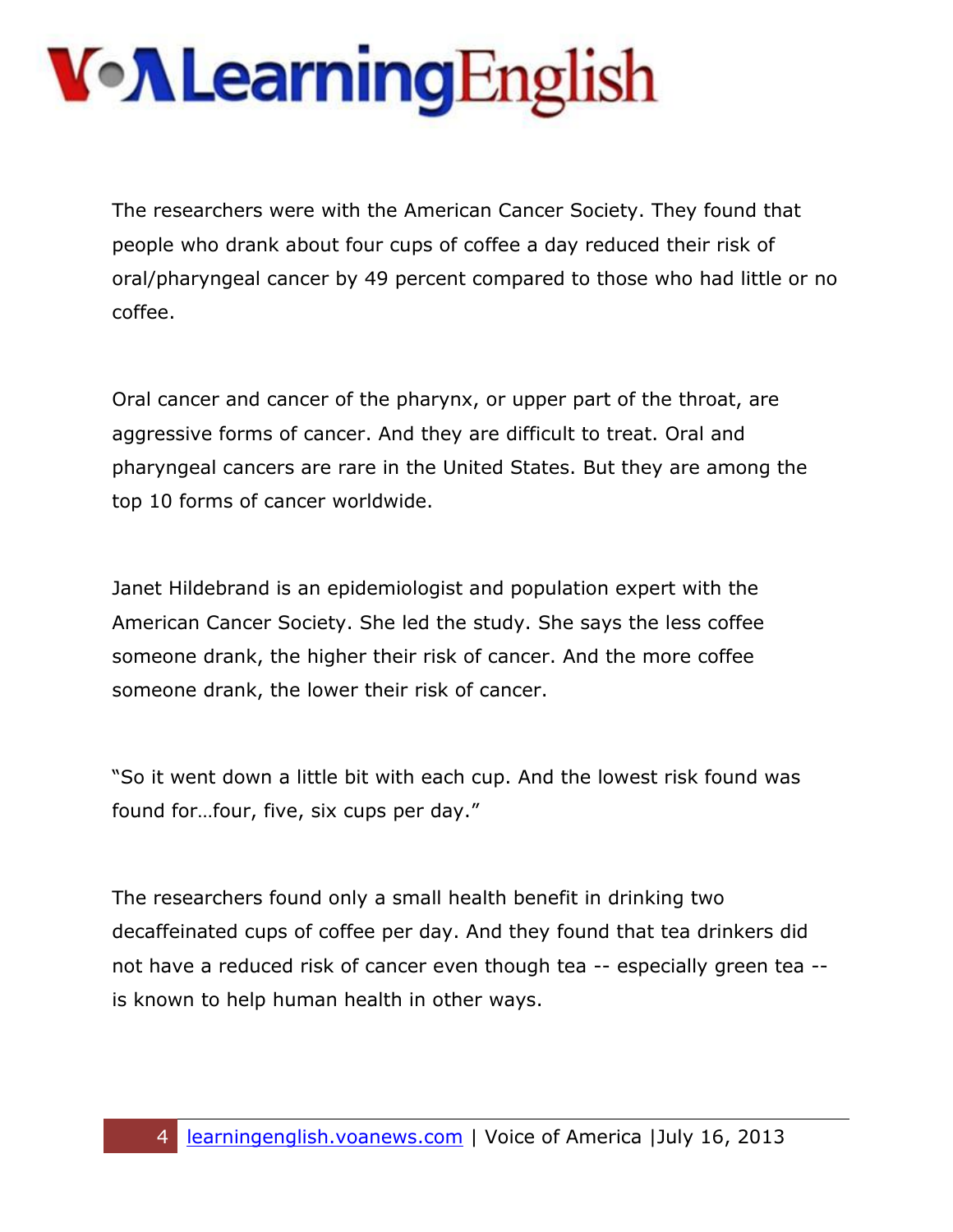Janet Hildebrand says coffee is thought to have substances that benefit the human body.

"Two compounds for example have been studied for their anti-cancer properties, and they have been found to possibly help regulate cell replication and to, sort of, prevent proliferation."

Ms. Hildebrand says she and other researchers would like to know whether coffee drinking helps people who already have oral and pharyngeal cancers. The study describing how coffee consumption can reduce the risk of oral and pharyngeal cancer was published in the *American Journal of Epidemiology*.

#### **Global Warming May Affect Coffee Production**

Scientists in England and Ethiopia are warning that coffee could be a victim of rising temperatures in Earth's atmosphere. About 70 percent of all commercially-grown coffee is Arabica coffee. Although Arabica coffee is grown on plantations around the world, it only grows naturally in the highlands of southern Ethiopia. It is very sensitive to climate changes. But the wild plants have a genetic diversity that growers use to improve the cultivated crop -- which does not react well to climate change.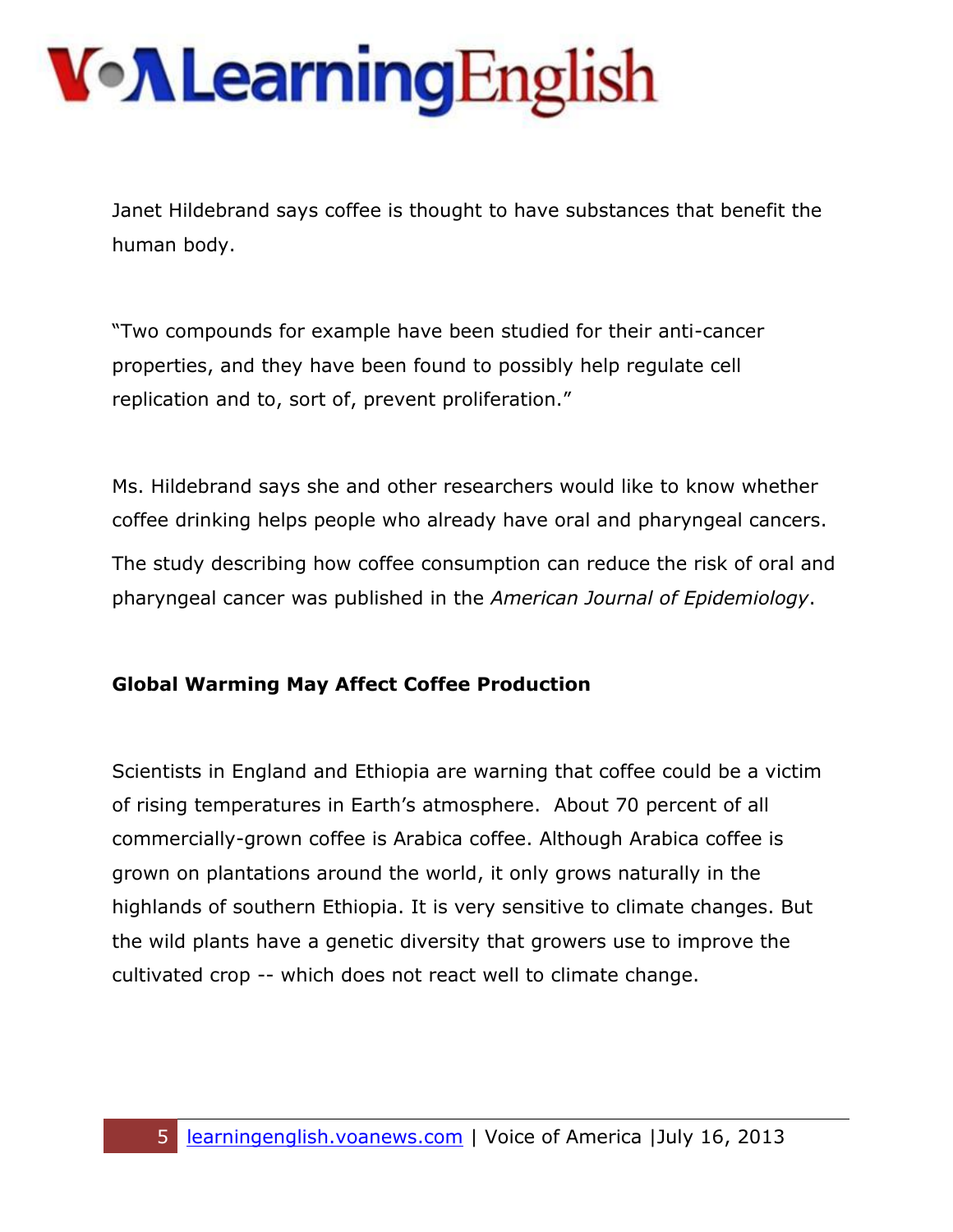The scientists work at London's Royal Botanic Gardens at Kew and the Environment and Coffee Forest Forum in Ethiopia. They have finished the first computer model of the influence of climate change on wild Arabica. The model shows problems for coffee plants for the rest of this century. The scientists predict Arabica could disappear in at least one area within ten years because of climate change, deforestation, habitat loss or agriculture pressure.

Because Arabica is the only coffee grown in Ethiopia, the local industry could be badly hurt by climate change. It could lead to a loss of farm land, require stronger government action, and even cause crop failure. The findings were published in the journal *PLoS ONE*. The scientists say they hope the study will lead to new ways to help Arabica survive in the wild.

Finally, a company in Thailand is producing some of the world's most costly coffee with help from elephants. The coffee is called Black Ivory. It is grown in an area called the Golden Triangle. It is made from coffee beans that are fed to elephants. The partially-eaten beans are then gathered from the elephant's solid waste and roasted.

The Canadian man who developed the Black Ivory coffee says enzymes in the elephant's stomach break down proteins that make coffee taste bitter. The result, he says, is coffee with what he calls a unique, earthy taste.